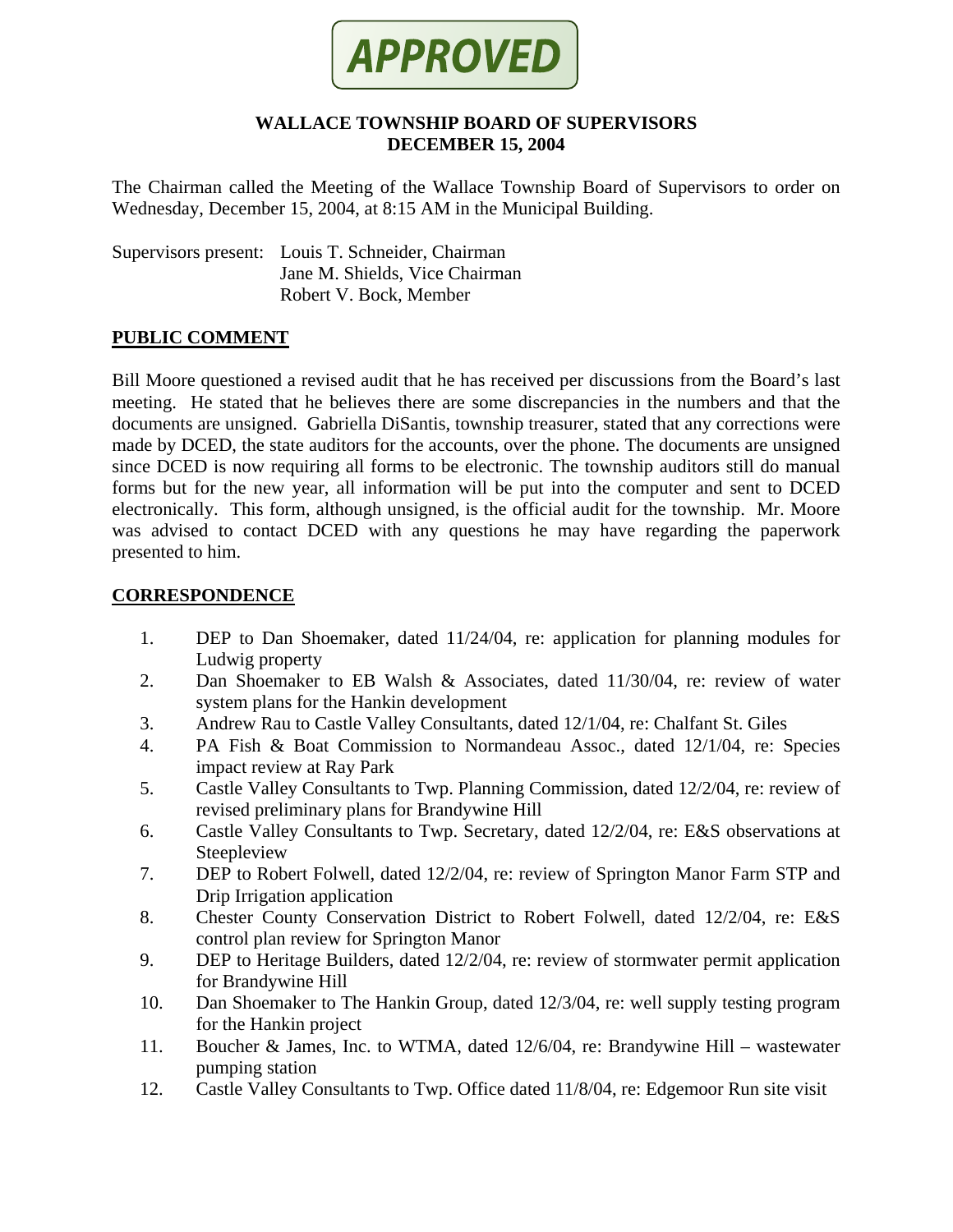**DECEMBER 15, 2004 PAGE 2**

## **FIRE COMPANY**

None.

## **ROAD REPORT**

Road report for the month of November: 1081.3 miles driven, 18.2 hours on the equipment meters, and 269 man-hours logged.

Performed normal Monday road inspections. Cleaned all drains, blew leaves off of all intersections, cleaned bridges at Park Lane and Marshall Road. Had delivered and put away 4 loads of salt and 2 loads of anti-skid. Cleaned up the leaves at the schoolhouse and replaced the lamppost at the driveway entrance. Cleaned the gutters at the pavilion and put a new light switch and water filter in the snack shack. Gutters were installed at the maintenance garage and are working on installing icebreakers on the roof. Serviced all the mowers and put away for the winter.

Ms. Shields mentioned some potholes on Little Conestoga and asked that PennDOT be contacted to repair.

### **PLANNING COMMISSION**

Skip McGrew reported that at their last meeting the applicant was not present in connection with the Old Orchard Estates plan. Correspondence has been received, however, stating that a new survey of Little Conestoga Road established the right-of-way at 40' instead of the usual 33'. The applicant claims the additional width would provide acceptable sight distance if a portion of the Hall property located in the right-of-way is regraded. It was agreed that the Halls should be advised of the applicant's intent.

Theresa Lemley and Nina Cidel appeared on behalf of the applicant for the Brandywine Hill subdivision. An engineering letter prepared by Mr. Kologie in response to plan revisions was received by the applicant. Ms. Lemley addressed several of the issues in the letter as follows. Comments from the Fire Marshall have not been received, nor has the Municipal Authority approved the Planning Module. The applicant was advised that Municipal Authority approval would be required before the preliminary plan could be approved. Similarly, infiltration soils testing must precede approval. Dorothy Kirk was present representing the Trails Board and she asked that the use of tree blazes to mark the trail route be removed from the plan even as an option. The applicant agreed. Elaine McGrew, representing the Historical Commission was present and asked about the status of the springhouse. A written analysis of the condition and stabilization requirements for the springhouse was provided by the applicant. The Historical Commission will review and comment on this report. The applicant was advised that the final plan should note whatever stabilization methods will be adopted. The applicant extended the deadline for action by the Board of Supervisors for 30 days.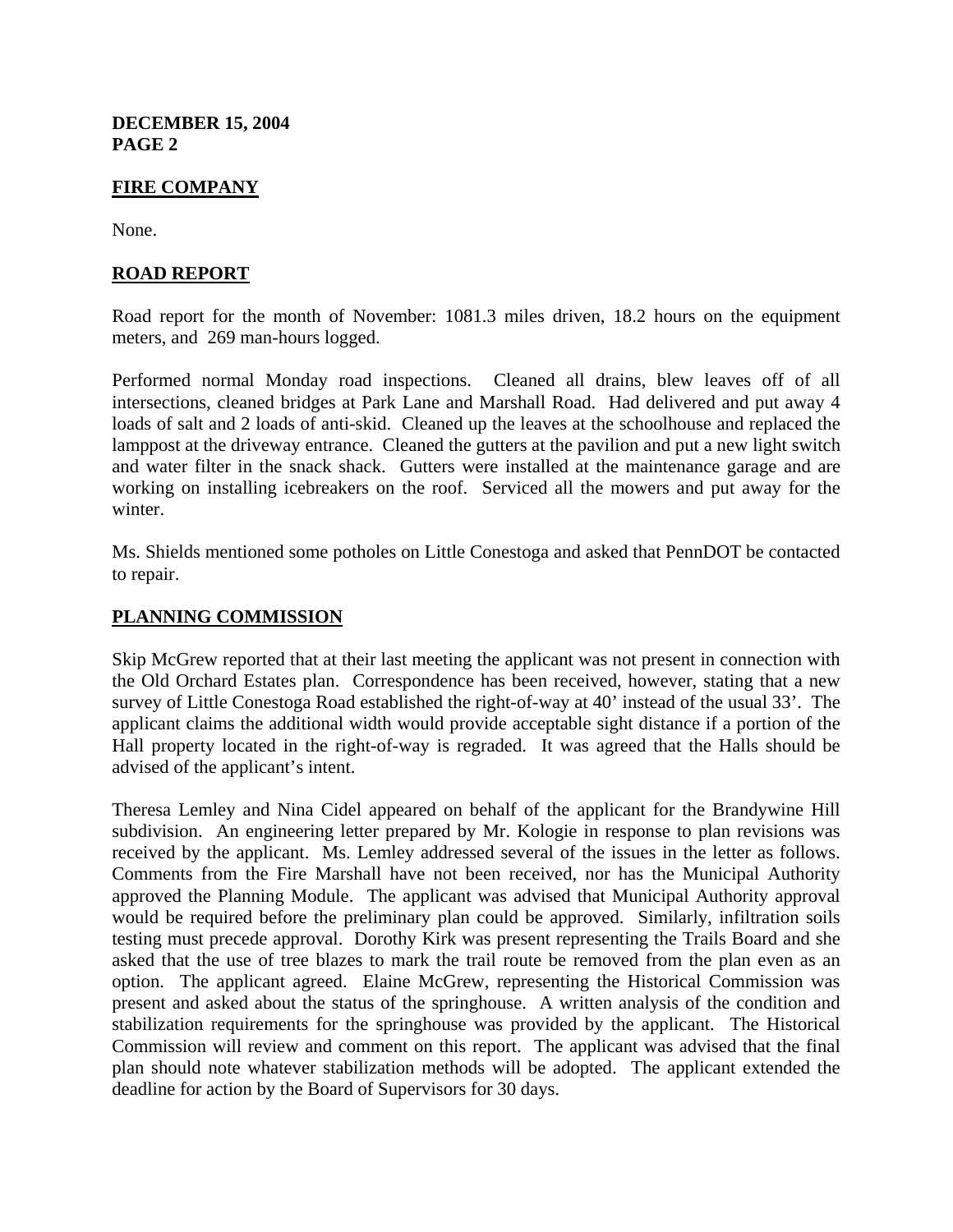## **DECEMBER 15, 2004 PAGE 3**

A new sketch plan was present to the Planning Commission. This plan will be called the Souden Sketch Plan and is a 9.3 acre parcel located on Creek Road. Mark Reale of Idlebrook Development appeared representing the property owner. Access from Creek road is not feasible due to steep slope conditions. The owner proposes access through a neighboring property on Marshall Road to serve as many as 3 new lots. The Planning Commission noted numerous constraints to development of this property including slope, wetlands, access, and historical resource proximity. It was suggested that Mr. Reale review the zoning ordinance to determine if any subdivision of the property was feasible.

The applicant was not present for the Wooldridge sketch plan. The Planning Commission and other interested persons walked the property on Saturday December  $4<sup>th</sup>$ .

Dave Beideman appeared representing the property owner for the Harlan sketch plan. This 4 acre lot is located on Seminary Road adjacent to the Wheeler tract on Little Conestoga Road. One rental house is located on the lot and the owner wished to create one additional building lot. Mr. Beideman presented a Tier III sketch arrangement. He was asked to revise the greenway layout so that it could be wholly owned by one of the eventual lot owners. The Planning Commission agreed to walk this property on Saturday, December 18 if Mr. Beideman can secure the owner's approval.

The Planning Commission's attorney has been contacted by Devereux in regards to a postponement of Thursday's hearing. The PC does not agree to this postponement. The Board of Supervisors agreed that the postponement will not be granted.

Steve Minissale will be resigning from the Planning Commission and the PC would like to recommend Ken Nicely for appointment as a new member. The Board of Supervisors will schedule and interview with him.

Ms. Shields suggested that the Planning commission should consider a policy on plans with no action. Mr. McGrew stated that the policy currently reads that if no action is taken within 60 days, the plan would be denied, but they can add some additional language to this. Ms. Shields suggested something along the lines of 6 months.

# **VILLAGE TASK FORCE**

Bryan McDonaugh reported that the Task Force will be holding a public meeting on January  $13<sup>th</sup>$ at the township building. This will be an informational meeting only and will be for the benefit of the residents listed within the historic district boundaries. They will be sending out notification letters the week of December  $27<sup>th</sup>$  which will include some information on each individual house. At the meeting, they will have packets of information for the residents explaining the historic district pros and cons.